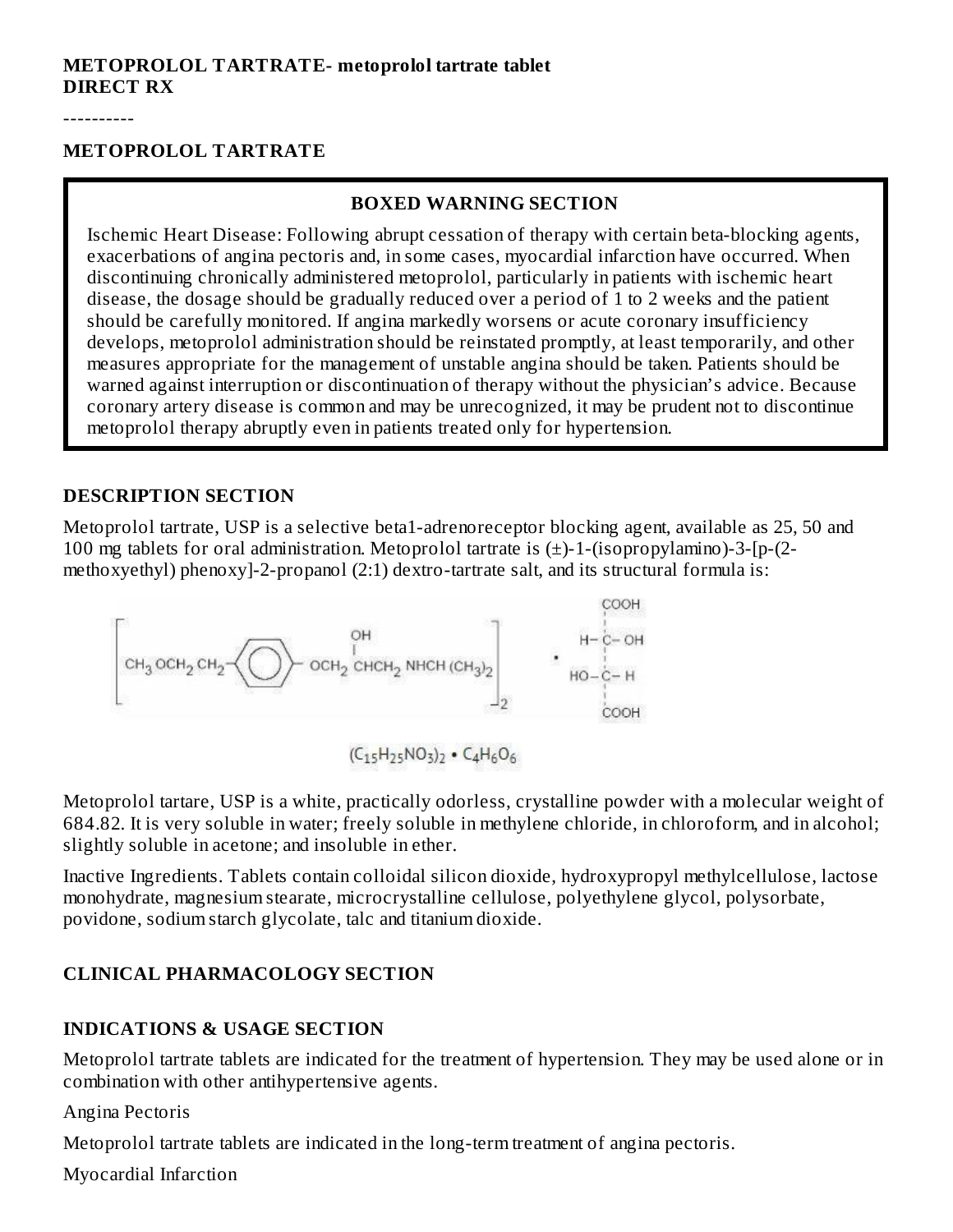Metoprolol tartrate injection and tablets are indicated in the treatment of hemodynamically stable patients with definite or suspected acute myocardial infarction to reduce cardiovascular mortality. Treatment with intravenous metoprolol tartrate can be initiated as soon as the patient's clinical condition allows (see DOSAGE AND ADMINISTRATION, CONTRAINDICATIONS, and WARNINGS). Alternatively, treatment can begin within 3 to 10 days of the acute event (see DOSAGE AND ADMINISTRATION).

# **CONTRAINDICATIONS SECTION**

Hypertension and Angina

Metoprolol tartrate is contraindicated in sinus bradycardia, heart block greater than first degree, cardiogenic shock, and overt cardiac failure (see WARNINGS).

Hypersensitivity to metoprolol and related derivatives, or to any of the excipients; hypersensitivity to other beta-blockers (cross sensitivity between beta-blockers can occur).

Sick-sinus syndrome.

Severe peripheral arterial circulatory disorders.

Myocardial Infarction

Metoprolol is contraindicated in patients with a heart rate < 45 beats/min; second- and third-degree heart block; significant first-degree heart block (P-R interval  $\geq$  0.24 sec); systolic blood pressure  $\leq$  100 mmHg; or moderate-to-severe cardiac failure (see WARNINGS).

# **WARNINGS SECTION**

Hypertension and AnginaCardiac Failure:

Sympathetic stimulation is a vital component supporting circulatory function in congestive heart failure, and beta blockade carries the potential hazard of further depressing myocardial contractility and precipitating more severe failure.

In Patients Without a History of Cardiac Failure

Continued depression of the myocardium with beta-blocking agents over a period of time can, in some cases, lead to cardiac failure. At the first sign or symptom of impending cardiac failure, fully digitalize patients and/or given a diuretic. The response should be observed closely. If cardiac failure continues, despite adequate digitalization and diuretic therapy, metoprolol should be withdrawn.

Ischemic Heart Disease: Following abrupt cessation of therapy with certain beta-blocking agents, exacerbations of angina pectoris and, in some cases, myocardial infarction have occurred. When discontinuing chronically administered metoprolol, particularly in patients with ischemic heart disease, the dosage should be gradually reduced over a period of 1 to 2 weeks and the patient should be carefully monitored. If angina markedly worsens or acute coronary insufficiency develops, metoprolol administration should be reinstated promptly, at least temporarily, and other measures appropriate for the management of unstable angina should be taken. Patients should be warned against interruption or discontinuation of therapy without the physician's advice. Because coronary artery disease is common and may be unrecognized, it may be prudent not to discontinue metoprolol therapy abruptly even in patients treated only for hypertension.

Bronchospastic Diseases: PATIENTS WITH BRONCHOSPASTIC DISEASES SHOULD, IN GENERAL, NOT RECEIVE BETA BLOCKERS, including Metoprolol tartrate. Because of its relative beta1 selectivity, however, metoprolol may be used with caution in patients with bronchospastic disease who do not respond to, or cannot tolerate, other antihypertensive treatment. Since beta1 selectivity is not absolute, a beta2-stimulating agent should be administered concomitantly, and the lowest possible dose of metoprolol tartrate should be used. In these circumstances it would be prudent initially to administer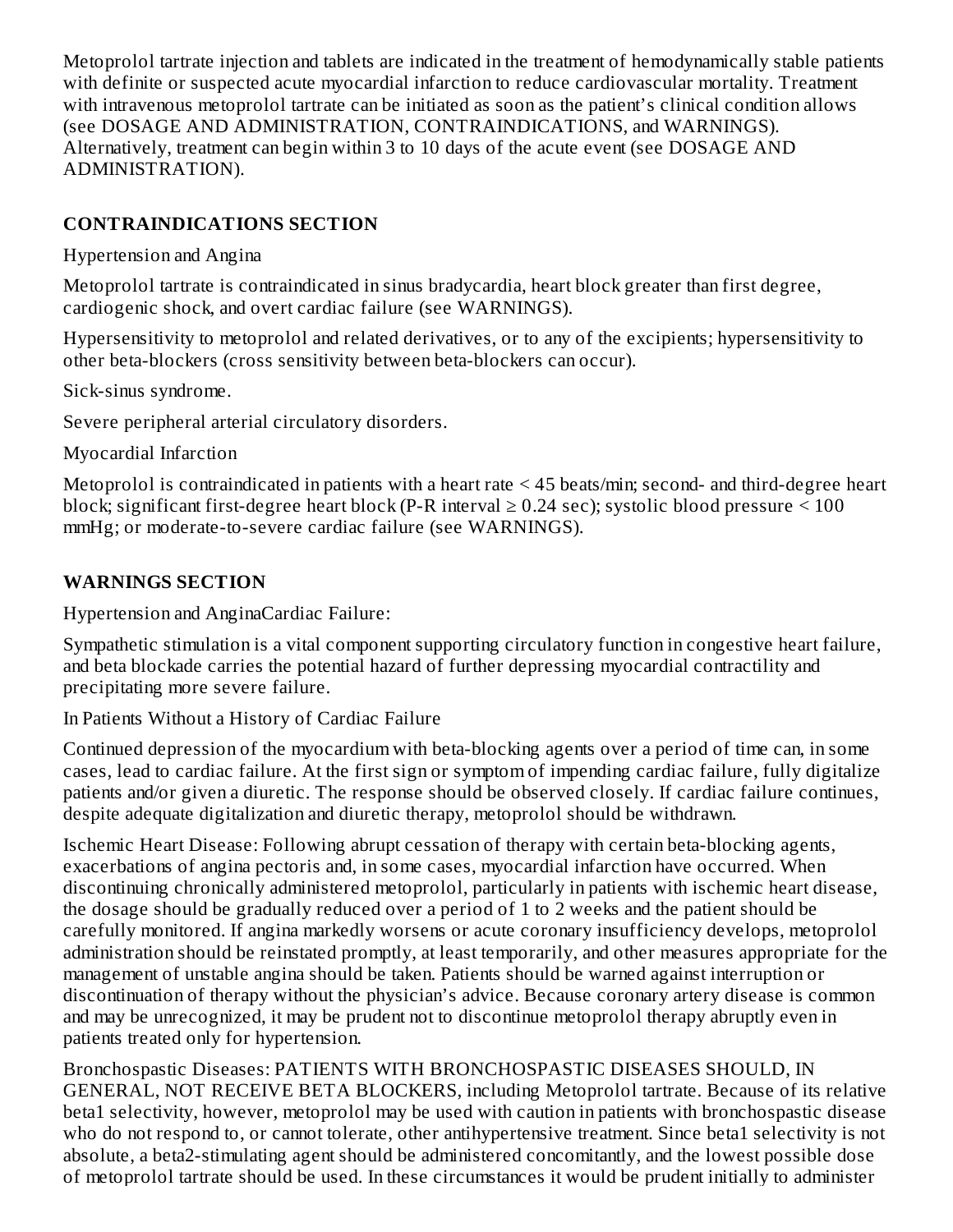metoprolol in smaller doses three times daily, instead of larger doses two times daily, to avoid the higher plasma levels associated with the longer dosing interval (see DOSAGE AND ADMINISTRATION).

Major Surgery:

Chronically administered beta-blocking therapy should not be routinely withdrawn prior to major surgery; however, the impaired ability of the heart to respond to reflex adrenergic stimuli may augment the risks of general anesthesia and surgical procedures.

Diabetes and Hypoglycemia:

Beta blockers may mask tachycardia occurring with hypoglycemia, but other manifestations such as dizziness and sweating may not be significantly affected.

# Pheochromocytoma:

If metoprolol is used in the setting of pheochromocytoma, it should be given in combination with an alpha blocker, and only after the alpha blocker has been initiated. Administration of beta blockers alone in the setting of pheochromocytoma has been associated with a paradoxical increase in blood pressure due to the attenuation of beta-mediated vasodilatation in skeletal muscle.

# Thyrotoxicosis:

Beta-adrenergic blockade may mask certain clinical signs (e.g., tachycardia) of hyperthyroidism. Avoid abrupt withdrawal of beta blockade, which might precipitate a thyroid storm.

Myocardial InfarctionCardiac Failure:

Sympathetic stimulation is a vital component supporting circulatory function, and beta blockade carries the potential hazard of depressing myocardial contractility and precipitating or exacerbating minimal cardiac failure.

During treatment with metoprolol, the hemodynamic status of the patient should be carefully monitored. If heart failure occurs or persists despite appropriate treatment, metoprolol should be discontinued.

Bradycardia:

Metoprolol produces a decrease in sinus heart rate in most patients; this decrease is greatest among patients with high initial heart rates and least among patients with low initial heart rates. Acute myocardial infarction (particularly inferior infarction) may in itself produce significant lowering of the sinus rate. If the sinus rate decreases to < 40 beats/min, particularly if associated with evidence of lowered cardiac output, atropine (0.25 to 0.5 mg) should be administered intravenously. If treatment with atropine is not successful, metoprolol should be discontinued, and cautious administration of isoproterenol or installation of a cardiac pacemaker should be considered.

# AV Block:

Metoprolol slows AV conduction and may produce significant first- (P-R interval  $\geq$  0.26 sec), second-, or third-degree heart block. Acute myocardial infarction also produces heart block.

If heart block occurs, metoprolol should be discontinued and atropine (0.25 to 0.5 mg) should be administered intravenously. If treatment with atropine is not successful, cautious administration of isoproterenol or installation of a cardiac pacemaker should be considered.

# Hypotension:

If hypotension (systolic blood pressure  $\leq 90$  mmHg) occurs, metoprolol should be discontinued, and the hemodynamic status of the patient and the extent of myocardial damage carefully assessed. Invasive monitoring of central venous, pulmonary capillary wedge, and arterial pressures may be required. Appropriate therapy with fluids, positive inotropic agents, balloon counterpulsation, or other treatment modalities should be instituted. If hypotension is associated with sinus bradycardia or AV block, treatment should be directed at reversing these (see above).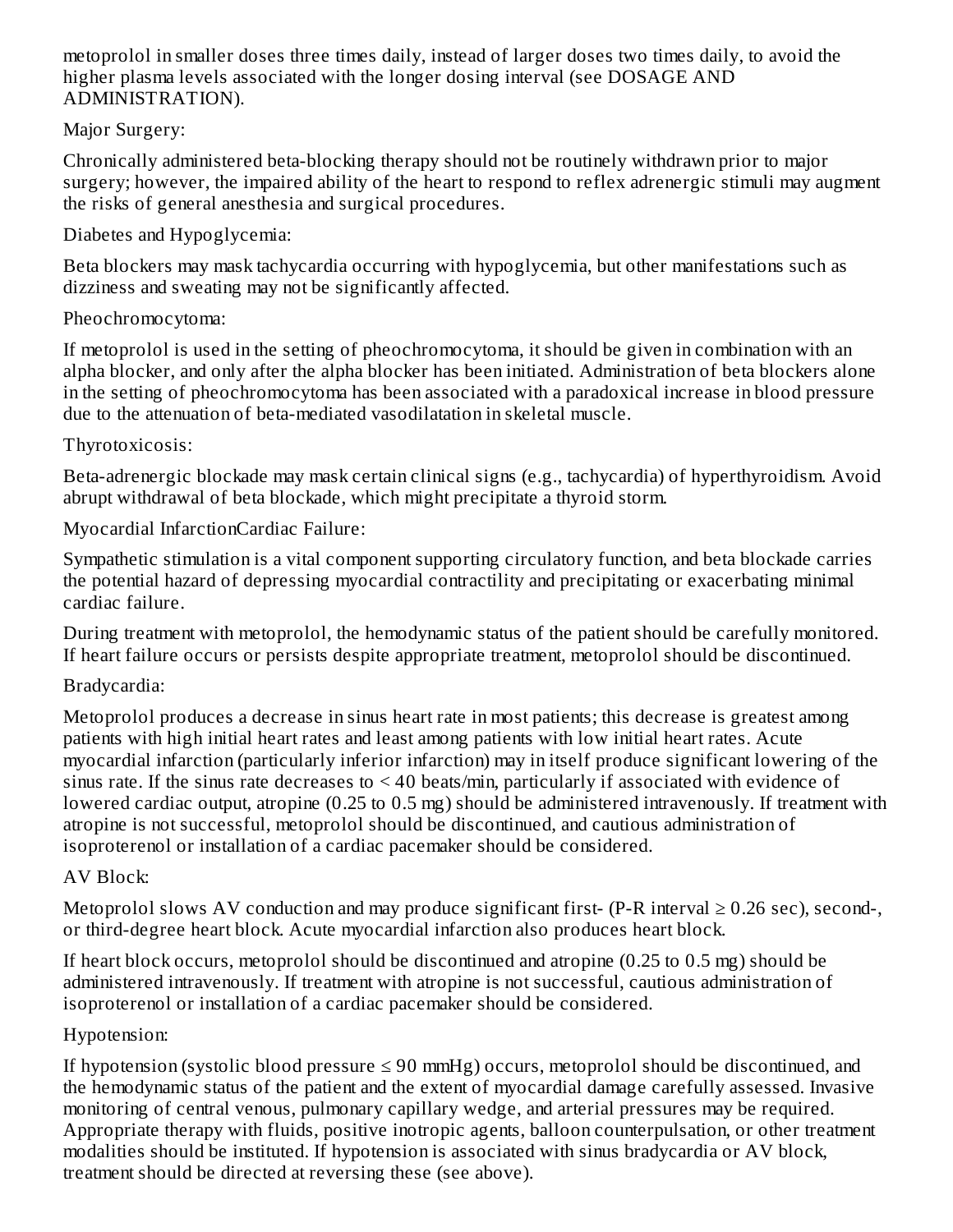### **PRECAUTIONS SECTION**

General

Start at a low dose and uptitrate slowly in patients with impaired hepatic function.

Information for Patients

Patients should be advised to take metoprolol regularly and continuously, as directed, with or immediately following meals. If a dose should be missed, the patient should take only the next scheduled dose (without doubling it). Patients should not discontinue metoprolol without consulting the physician.

Patients should be advised (1) to avoid operating automobiles and machinery or engaging in other tasks requiring alertness until the patient's response to therapy with metoprolol has been determined; (2) to contact the physician if any difficulty in breathing occurs; (3) to inform the physician or dentist before any type of surgery that he or she is taking metoprolol.

Drug Interactions

Catecholamine-depleting drugs: Catecholamine-depleting drugs (e.g., reserpine) may have an additive effect when given with beta-blocking agents or monoamine oxidase (MAO) inhibitors. Observe patients treated with Metoprolol Tartrate plus a catecholamine depletor for evidence of hypotension or marked bradycardia, which may produce vertigo, syncope, or postural hypotension. In addition, possibly significant hypertension may theoretically occur up to 14 days following discontinuation of the concomitant administration with an irreversible MAO inhibitor.

Digitalis glycosides and beta blockers: Both digitalis glycosides and beta blockers slow atrioventricular conduction and decrease heart rate. Concomitant use can increase the risk of bradycardia. Monitor heart rate and PR interval.

Calcium channel blockers: Concomitant administration of a beta-adrenergic antagonist with a calcium channel blocker may produce an additive reduction in myocardial contractility because of negative chronotropic and inotropic effects.

Risk of Anaphylactic Reaction: While taking beta-blockers, patients with a history of severe anaphylactic reaction to a variety of allergens may be more reactive to repeated challenge, either accidental, diagnostic, or therapeutic. Such patients may be unresponsive to the usual doses of epinephrine used to treat allergic reaction.

General Anesthetics: Some inhalation anesthetics may enhance the cardiodepressant effect of beta blockers (see WARNINGS, Major Surgery).

CYP2D6 Inhibitors: Potent inhibitors of the CYP2D6 enzyme may increase the plasma concentration of Metoprolol Tartrate which would mimic the pharmacokinetics of CYP2D6 poor metabolizer (see Pharmacokinetics section). Increase in plasma concentrations of metoprolol would decrease the cardioselectivity of metoprolol. Known clinically significant potent inhibitors of CYP2D6 are antidepressants such as fluvoxamine, fluoxetine, paroxetine, sertraline,bupropion, clomipramine, and desipramine; antipsychotics such as chlorpromazine, fluphenazine, haloperidol, and thioridazine; antiarrhythmics such as quinidine or propafenone; antiretrovirals such as ritonavir; antihistamines such as diphenhydramine; antimalarials such as hydroxychloroquine or quinidine; antifungals such as terbinafine.

Hydralazine: Concomitant administration of hydralazine may inhibit presystemic metabolism of metoprolol leading to increased concentrations of metoprolol.

Alpha-adrenergic agents: Antihypertensive effect of alpha-adrenergic blockers such as guanethidine, betanidine, reserpine, alpha-methyldopa or clonidine may be potentiated by beta-blockers including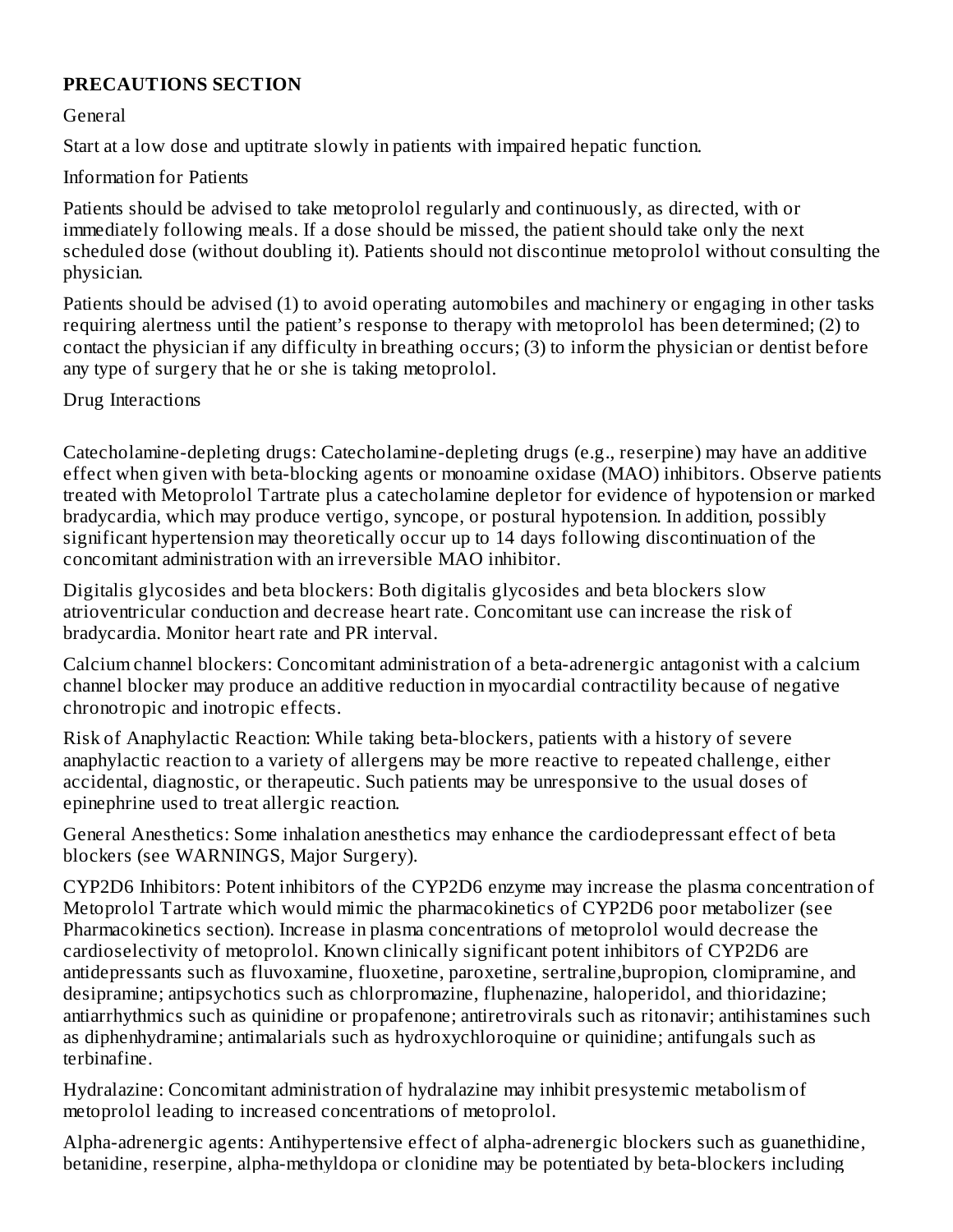Metoprolol Tartrate. Beta- adrenergic blockers may also potentiate the postural hypotensive effect of the first dose of prazosin, probably by preventing reflex tachycardia. On the contrary, beta adrenergic blockers may also potentiate the hypertensive response to withdrawal of clonidine in patients receiving concomitant clonidine and beta-adrenergic blocker. If a patient is treated with clonidine and Metoprolol Tartrate concurrently, and clonidine treatment is to be discontinued, stop Metoprolol Tartrate several days before clonidine is withdrawn. Rebound hypertension that can follow withdrawal of clonidine may be increased in patients receiving concurrent beta-blocker treatment.

Ergot alkaloid: Concomitant administration with beta-blockers may enhance the vasoconstrictive action of ergot alkaloids

Dipyridamole: In general, administration of a beta-blocker should be withheld before dipyridamole testing, with careful monitoring of heart rate following the dipyridamole injection.

Carcinogenesis, Mutagenesis, Impairment of Fertility

Long-term studies in animals have been conducted to evaluate carcinogenic potential. In a 2-year study in rats at three oral dosage levels of up to 800 mg/kg per day, there was no increase in the development of spontaneously occurring benign or malignant neoplasms of any type. The only histologic changes that appeared to be drug related were an increased incidence of generally mild focal accumulation of foamy macrophages in pulmonary alveoli and a slight increase in biliary hyperplasia. In a 21-month study in Swiss albino mice at three oral dosage levels of up to 750 mg/kg per day, benign lung tumors (small adenomas) occurred more frequently in female mice receiving the highest dose than in untreated control animals. There was no increase in malignant or total (benign plus malignant) lung tumors, or in the overall incidence of tumors or malignant tumors. This 21-month study was repeated in CD-1 mice, and no statistically or biologically significant differences were observed between treated and control mice of either sex for any type of tumor.

All mutagenicity tests performed (a dominant lethal study in mice, chromosome studies in somatic cells, a Salmonella/mammalian-microsome mutagenicity test, and a nucleus anomaly test in somatic interphase nuclei) were negative.

Reproduction toxicity studies in mice, rats and rabbits did not indicate teratogenic potential for metoprolol tartrate. Embryotoxicity and/or fetotoxicity in rats and rabbits were noted starting at doses of 50 mg/kg in rats and 25 mg/kg in rabbits, as demonstrated by increases in preimplantation loss, decreases in the number of viable fetuses per dose, and/or decreases in neonatal survival. High doses were associated with some maternal toxicity, and growth delay of the offspring in utero, which was reflected in minimally lower weights at birth. The oral NOAELs for embryo-fetal development in mice, rats, and rabbits were considered to be 25, 200, and 12.5 mg/kg. This corresponds to dose levels that are approximately 0.3, 4, and 0.5 times, respectively, when based on surface area, the maximum human oral dose (8 mg/kg/day) of metoprolol tartrate. Metoprolol tartrate has been associated with reversible adverse effects on spermatogenesis starting at oral dose levels of 3.5 mg/kg in rats (a dose that is only 0.1-times the human dose, when based on surface area), although other studies have shown no effect of metoprolol tartrate on reproductive performance in male rats.

### Pregnancy Category C

Upon confirming the diagnosis of pregnancy, women should immediately inform the doctor.

Metoprolol has been shown to increase postimplantation loss and decrease neonatal survival in rats at doses up to 11 times the maximum daily human dose of 450 mg, when based on surface area. Distribution studies in mice confirm exposure of the fetus when metoprolol is administered to the pregnant animal. These limited animal studies do not indicate direct or indirect harmful effects with respect to teratogenicity (see Carcinogenesis, Mutagenesis, Impairment of Fertility).

There are no adequate and well-controlled studies in pregnant women. The amount of data on the use of metoprolol in pregnant women is limited. The risk to the fetus/mother is unknown. Because animal reproduction studies are not always predictive of human response, this drug should be used during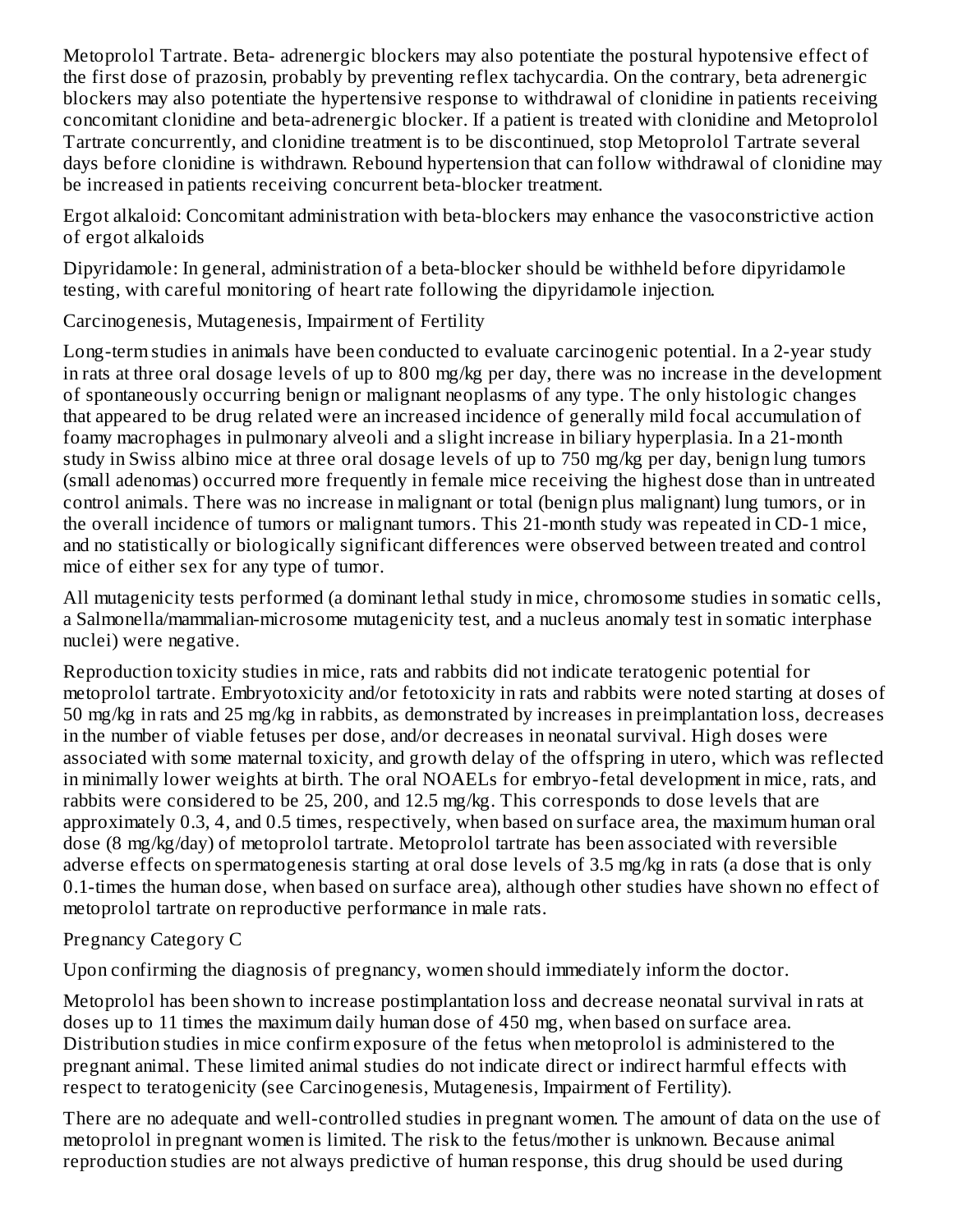pregnancy only if clearly needed.

Nursing Mothers

Metoprolol is excreted in breast milk in a very small quantity. An infant consuming 1 liter of breast milk daily would receive a dose of less than 1 mg of the drug.

Fertility:

The effects of Metoprolol Tartrate on the fertility of human have not been studied

Metoprolol Tartrate showed effects on spermatogenesis in male rats at a therapeutic dose level, but had no effect on rates of conception at higher doses in animal fertility studies (see Carcinogenesis, Mutagenesis, Impairment of Fertility).Pediatric Use

Safety and effectiveness in pediatric patients have not been established.

Geriatric Use

Clinical trials of metoprolol tartrate USP, in hypertension did not include sufficient numbers of elderly patients to determine whether patients over 65 years of age differ from younger subjects in their response to metoprolol tartrate. Other reported clinical experience in elderly hypertensive patients has not identified any difference in response from younger patients.

In worldwide clinical trials of metoprolol tartrate in myocardial infarction, where approximately 478 patients were over 65 years of age (0 over 75 years of age), no age related differences in safety and effectiveness were found. Other reported clinical experience in myocardial infarction has not identified differences in response between the elderly and younger patients. However, greater sensitivity of some elderly individuals taking metoprolol tartrate cannot be categorically ruled out. Therefore, in general, it is recommended that dosing proceed with caution in this population.

# **ADVERSE REACTIONS SECTION**

Hypertension and Angina

Most adverse effects have been mild and transient.

Central Nervous System: Tiredness and dizziness have occurred in about 10 of 100 patients. Depression has been reported in about 5 of 100 patients. Mental confusion and short-term memory loss have been reported. Headache, nightmares, and insomnia have also been reported.

Cardiovascular: Shortness of breath and bradycardia have occurred in approximately 3 of 100 patients. Cold extremities; arterial insufficiency, usually of the Raynaud type; palpitations; congestive heart failure; peripheral edema; and hypotension have been reported in about 1 of 100 patients. Gangrene in patients with pre-existing severe peripheral circulatory disorders has also been reported very rarely. (see CONTRAINDICATIONS, WARNINGS, and PRECAUTIONS.)

Respiratory: Wheezing (bronchospasm) and dyspnea have been reported in about 1 of 100 patients (see WARNINGS). Rhinitis has also been reported.

Gastrointestinal: Diarrhea has occurred in about 5 of 100 patients. Nausea, dry mouth, gastric pain, constipation, flatulence, and heartburn have been reported in about 1 of 100 patients. Vomiting was a common occurrence. Post-marketing experience reveals very rare reports of hepatitis, jaundice and nonspecific hepatic dysfunction. Isolated cases of transaminase, alkaline phosphatase and lactic dehydrogenase elevations have also been reported.

Hypersensitive Reactions: Pruritus or rash have occurred in about 5 of 100 patients. Very rarely, photosensitivity and worsening of psoriasis has been reported.

Miscellaneous: Peyronie's disease has been reported in fewer than 1 of 100,000 patients. Musculoskeletal pain, blurred vision, and tinnitus have also been reported.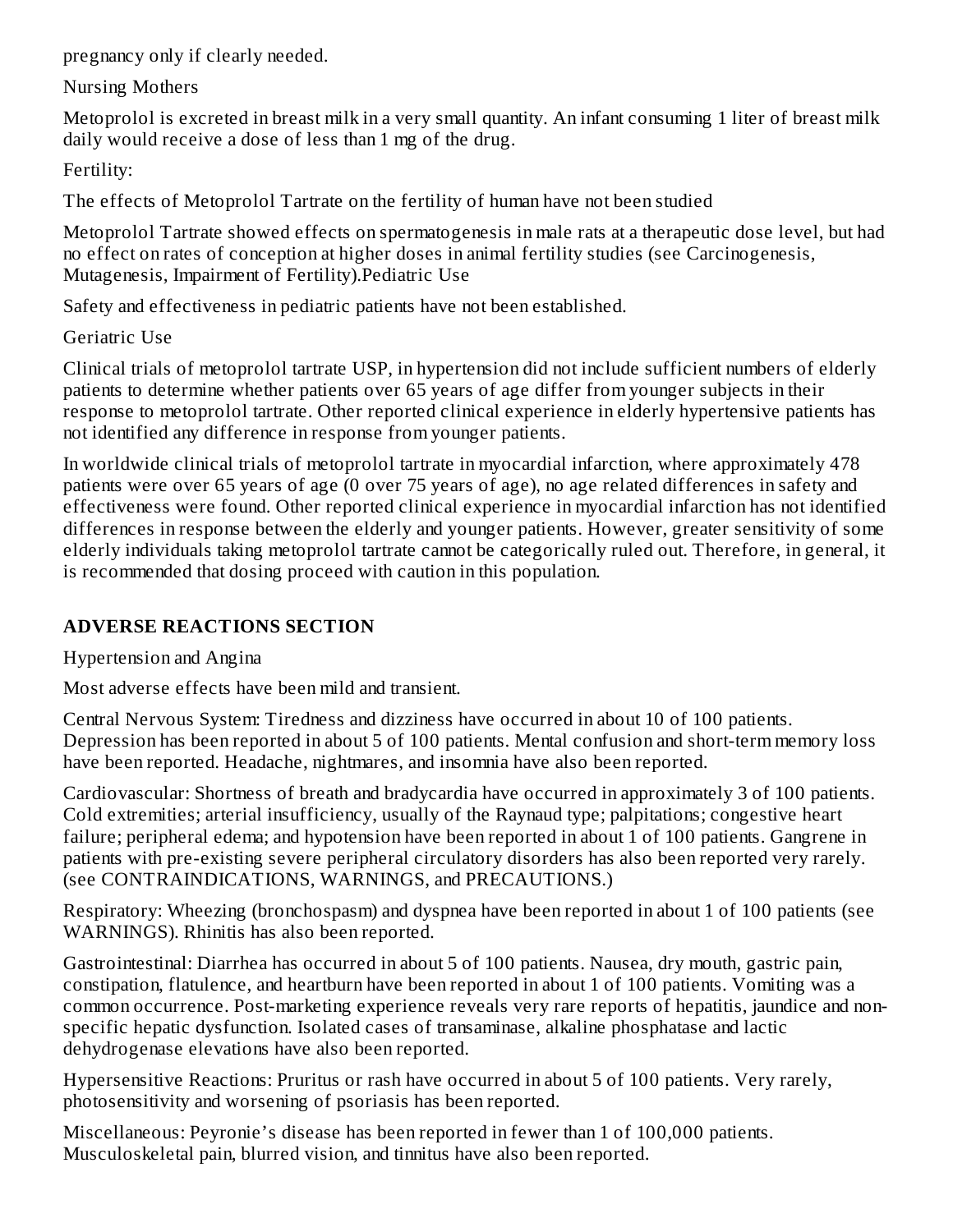There have been rare reports of reversible alopecia, agranulocytosis, and dry eyes. Discontinuation of the drug should be considered if any such reaction is not otherwise explicable. There have been very rare reports of weight gain, arthritis, and retroperitoneal fibrosis (relationship to metoprolol has not been definitely established).

The oculomucocutaneous syndrome associated with the beta blocker practolol has not been reported with metoprolol.

Myocardial Infarction

Central Nervous System: Tiredness has been reported in about 1 of 100 patients. Vertigo, sleep disturbances, hallucinations, headache, dizziness, visual disturbances, confusion, and reduced libido have also been reported, but a drug relationship is not clear.

Cardiovascular: In the randomized comparison of metoprolol and placebo described in the CLINICAL PHARMACOLOGY section, the following adverse reactions were reported:

|                                   | MetoprololPlacebo |       |
|-----------------------------------|-------------------|-------|
| Hypotension                       | 27.4%             | 23.2% |
| (systolic BP $\leq$ 90 mmHg)      |                   |       |
| Bradycardia                       | 15.9%             | 6.7%  |
| (heart rate $\leq$ 40 beats/min)  |                   |       |
| Second- or                        | 4.7%              | 4.7%  |
| third-degree heart block          |                   |       |
| First-degree                      | 5.3%              | 1.9%  |
| heart block (P-R $\geq$ 0.26 sec) |                   |       |
| Heart failure                     | 27.5%             | 29.6% |

Respiratory: Dyspnea of pulmonary origin has been reported in fewer than 1 of 100 patients.

Gastrointestinal: Nausea and abdominal pain have been reported in fewer than 1 of 100 patients.

Dermatologic: Rash and worsened psoriasis have been reported, but a drug relationship is not clear.

Miscellaneous: Unstable diabetes and claudication have been reported, but a drug relationship is not clear.

Potential Adverse Reactions

A variety of adverse reactions not listed above have been reported with other beta-adrenergic blocking agents and should be considered potential adverse reactions to metoprolol.

Central Nervous System: Reversible mental depression progressing to catatonia; an acute reversible syndrome characterized by disorientation for time and place, short-term memory loss, emotional lability, slightly clouded sensorium, and decreased performance on neuropsychometrics.

Cardiovascular: Intensification of AV block (see CONTRAINDICATIONS).

Hematologic: Agranulocytosis, nonthrombocytopenic purpura, thrombocytopenic purpura.

Hypersensitive Reactions: Fever combined with aching and sore throat, laryngospasm, and respiratory distress.

Postmarketing Experience

The following adverse reactions have been reported during postapproval use of metoprolol tartrate: confusional state, an increase in blood triglycerides and a decrease in High Density Lipoprotein (HDL). Because these reports are from a population of uncertain size and are subject to confounding factors, it is not possible to reliably estimate their frequency.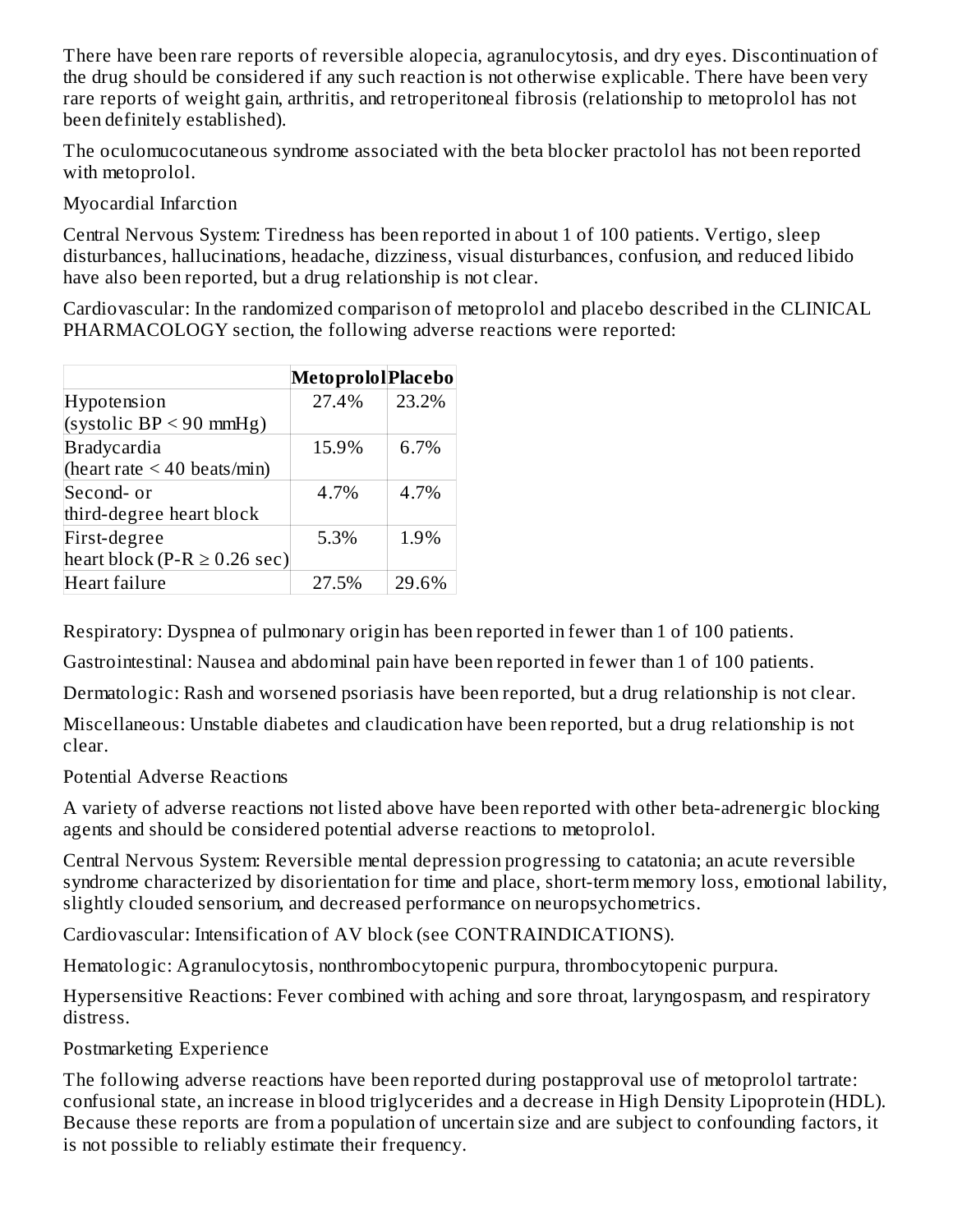### **OVERDOSAGE SECTION**

Acute Toxicity

Several cases of overdosage have been reported, some leading to death.

Oral LD50's (mg/kg): mice, 1158 to 2460; rats, 3090 to 4670.

Signs and Symptoms

Potential signs and symptoms associated with overdosage with metoprolol are bradycardia, hypotension, bronchospasm, myocardial infarction, cardiac failure and death. .

Management

There is no specific antidote.

In general, patients with acute or recent myocardial infarction may be more hemodynamically unstable than other patients and should be treated accordingly (see WARNINGS, Myocardial Infarction).

On the basis of the pharmacologic actions of metoprolol, the following general measures should be employed:

Elimination of the Drug: Gastric lavage should be performed.

Other clinical manifestations of overdose should be managed symptomatically based on modern methods of intensive care.

Hypotension: A vasopressor should be administered, e.g., levarterenol or dopamine.

Bronchospasm: A beta2 -stimulating agent and/or a theophylline derivative should be administered.

Cardiac Failure: A digitalis glycoside and diuretic should be administered. In shock resulting from inadequate cardiac contractility, administration of dobutamine, isoproterenol, or glucagon may be considered.

### **DOSAGE & ADMINISTRATION SECTION**

### Hypertension

The dosage of metoprolol tartrate tablets should be individualized. Metoprolol tartrate tablets should be taken with or immediately following meals.

The usual initial dosage of Metoprolol tartrate tablets is 100 mg daily in single or divided doses, whether used alone or added to a diuretic. The dosage may be increased at weekly (or longer) intervals until optimum blood pressure reduction is achieved. In general, the maximum effect of any given dosage level will be apparent after 1 week of therapy. The effective dosage range of Metoprolol tartrate tablets is 100 to 450 mg per day. Dosages above 450 mg per day have not been studied. While oncedaily dosing is effective and can maintain a reduction in blood pressure throughout the day, lower doses (especially 100 mg) may not maintain a full effect at the end of the 24-hour period, and larger or more frequent daily doses may be required. This can be evaluated by measuring blood pressure near the end of the dosing interval to determine whether satisfactory control is being maintained throughout the day. Beta1 selectivity diminishes as the dose of metoprolol is increased.

### Angina Pectoris

The dosage of metoprolol tartrate tablets should be individualized. Metoprolol tartrate tablets should be taken with or immediately following meals.

The usual initial dosage of Metoprolol tartrate tablets is 100 mg daily, given in two divided doses. The dosage may be gradually increased at weekly intervals until optimum clinical response has been obtained or there is pronounced slowing of the heart rate. The effective dosage range of Metoprolol tartrate tablets is 100 to 400 mg per day. Dosages above 400 mg per day have not been studied. If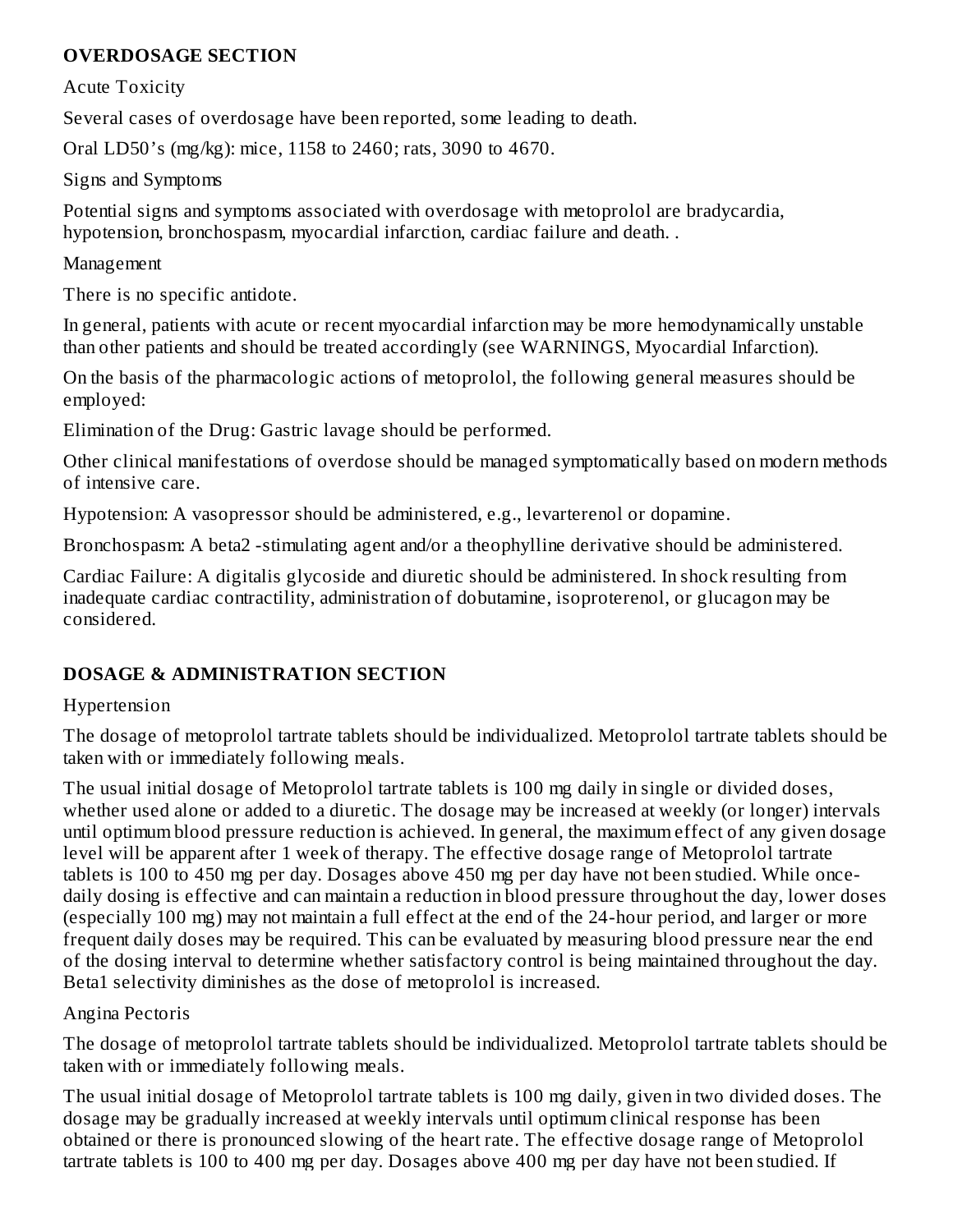treatment is to be discontinued, the dosage should be reduced gradually over a period of 1 to 2 weeks (see WARNINGS).

### Myocardial InfarctionEarly Treatment

During the early phase of definite or suspected acute myocardial infarction, treatment with metoprolol tartrate can be initiated as soon as possible after the patient's arrival in the hospital. Such treatment should be initiated in a coronary care or similar unit immediately after the patient's hemodynamic condition has stabilized.

Treatment in this early phase should begin with the intravenous administration of three bolus injections of 5 mg of metoprolol tartrate each; the injections should be given at approximately 2-minute intervals. During the intravenous administration of metoprolol, blood pressure, heart rate, and electrocardiogram should be carefully monitored.

In patients who tolerate the full intravenous dose (15 mg), metoprolol tartrate tablets, 50 mg every 6 hours, should be initiated 15 minutes after the last intravenous dose and continued for 48 hours. Thereafter, patients should receive a maintenance dosage of 100 mg twice daily (see Late Treatment below).

Patients who appear not to tolerate the full intravenous dose should be started on metoprolol tartrate tablets either 25 mg or 50 mg every 6 hours (depending on the degree of intolerance) 15 minutes after the last intravenous dose or as soon as their clinical condition allows. In patients with severe intolerance, treatment with metoprolol should be discontinued (see WARNINGS).

### Late Treatment

Patients with contraindications to treatment during the early phase of suspected or definite myocardial infarction, patients who appear not to tolerate the full early treatment, and patients in whom the physician wishes to delay therapy for any other reason should be started on metoprolol tartrate tablets, 100 mg twice daily, as soon as their clinical condition allows. Therapy should be continued for at least 3 months. Although the efficacy of metoprolol beyond 3 months has not been conclusively established, data from studies with other beta blockers suggest that treatment should be continued for 1 to 3 years.

### Special populations

Pediatric patients: No pediatric studies have been performed. The safety and efficacy of Metoprolol Tartrate in pediatric patients have not been established.

Renal impairment: No dose adjustment of Metoprolol Tartrate is required in patients with renal impairment.

Hepatic impairment: Metoprolol Tartrate blood levels are likely to increase substantially in patients with hepatic impairment. Therefore, Metoprolol Tartrate should be initiated at low doses with cautious gradual dose titration according to clinical response.

Geriatric patients (>65 years): In general, use a low initial starting dose in elderly patients given their greater frequency of decreased hepatic, renal, or cardiac function, and of concomitant disease or other drug therapy.

### Method of administration:

For oral treatment, the tablets should be swallowed un-chewed with a glass of water. Metoprolol Tartrate should always be taken in standardized relation with meals. If the physician asks the patient to take Metoprolol Tartrate either before breakfast or with breakfast, then the patient should continue taking Metoprolol Tartrate with the same schedule during the course of therapy.

### **HOW SUPPLIED SECTION**

Metoprolol Tartrate Tablets USP, 25 mg - White, circular, film coated tablets debossed with "1" on one side and plain on the other side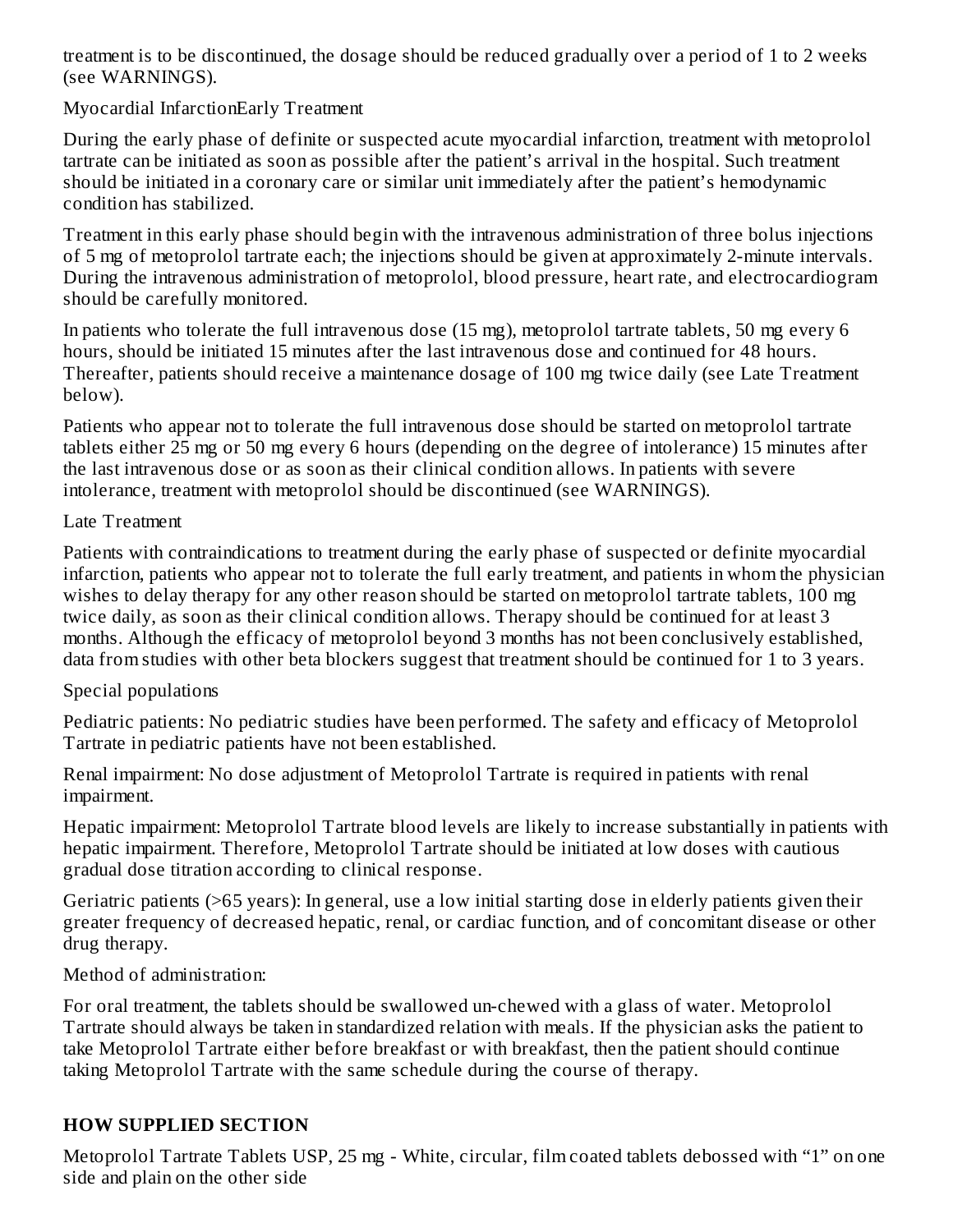| Bottles of 30   | NDC 57664-506-54 |
|-----------------|------------------|
| Bottles of 90   | NDC 57664-506-59 |
| Bottles of 100  | NDC 57664-506-52 |
| Bottles of 1000 | NDC 57664-506-58 |

Samples, when available, are identified by the word SAMPLE appearing on each bottle.

Store at 20°-25°C (68°-77°F); excursions permitted to 15°-30°C (59°-86°F) [See USP Controlled Room Temperature]. Dispense in tight, light-resistant container (USP). Protect from Moisture.

To report SUSPECTED ADVERSE REACTIONS, contact Caraco Pharmaceutical Laboratories, Ltd. at 1-800-818-4555 or FDA at 1-800-FDA-1088 or www.fda.gov/medwatch

Manufactured by:

Sun Pharmaceutical Industries

Dadra 396 191, India

Distributed by:

Caraco Pharmaceutical Laboratories, Ltd.

1150 Elijah McCoy Drive C.S. No.: 5094T86

Detroit, MI 48202

### **PACKAGE LABEL.PRINCIPAL DISPLAY PANEL**



| <b>METOPROLOL TARTRATE</b><br>metoprolol tartrate tablet              |                         |                           |                              |                 |
|-----------------------------------------------------------------------|-------------------------|---------------------------|------------------------------|-----------------|
| <b>Product Information</b>                                            |                         |                           |                              |                 |
| <b>Product Type</b>                                                   | HUMAN PRESCRIPTION DRUG | <b>Item Code (Source)</b> | NDC:61919-052(NDC:57664-506) |                 |
| <b>Route of Administration</b>                                        | ORAL                    |                           |                              |                 |
|                                                                       |                         |                           |                              |                 |
| <b>Active Ingredient/Active Moiety</b>                                |                         |                           |                              |                 |
| <b>Ingredient Name</b>                                                |                         |                           | <b>Basis of Strength</b>     | Strength        |
| METOPROLOL TARTRATE (UNII: W5S57Y3A5L) (METOPROLOL - UNII:GEB06NHM23) |                         |                           | METOPROLOL TARTRATE          | $25 \text{ mg}$ |
|                                                                       |                         |                           |                              |                 |